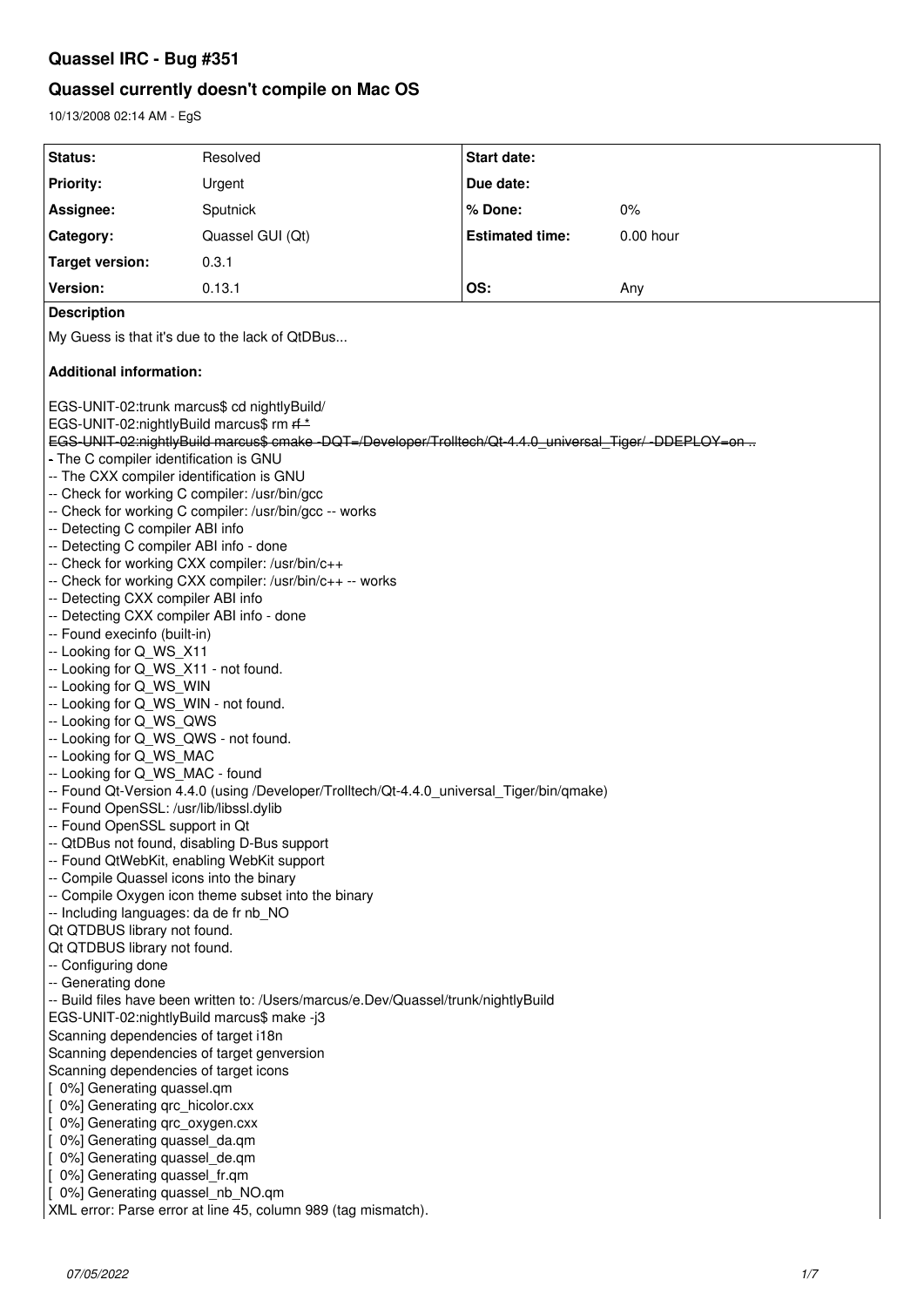[ 0%] Generating qrc\_i18n.cxx [ 2%] Built target i18n [ 2%] Generating moc\_syncableobject.cxx [ 2%] Building CXX object CMakeFiles/genversion.dir/src/common/genversion.cpp.o [ 2%] Generating moc\_aliasmanager.cxx [ 2%] Generating moc\_backlogmanager.cxx 2%] Generating moc\_buffersyncer.cxx [ 3%] Generating moc\_bufferviewconfig.cxx [ 3%] Generating moc\_bufferviewmanager.cxx [ 3%] Generating moc\_coreinfo.cxx [ 3%] Generating moc\_identity.cxx 4%] Generating moc\_ircchannel.cxx 4%] Generating moc\_irclisthelper.cxx [ 4%] Generating moc\_ircuser.cxx [ 5%] Generating moc\_network.cxx [ 5%] Generating moc\_settings.cxx [ 5%] Generating moc\_signalproxy.cxx Scanning dependencies of target mod\_common Linking CXX executable genversion [ 6%] Building CXX object src/common/CMakeFiles/mod\_common.dir/aliasmanager.cpp.o [ 6%] Building CXX object src/common/CMakeFiles/mod\_common.dir/backlogmanager.cpp.o [ 6%] Built target genversion Scanning dependencies of target genversion\_run [ 6%] Building CXX object src/common/CMakeFiles/mod\_common.dir/bufferinfo.cpp.o 6%] Built target genversion\_run [ 6%] Building CXX object src/common/CMakeFiles/mod\_common.dir/buffersyncer.cpp.o [ 7%] Building CXX object src/common/CMakeFiles/mod\_common.dir/bufferviewconfig.cpp.o [ 7%] Building CXX object src/common/CMakeFiles/mod\_common.dir/bufferviewmanager.cpp.o 7%] Building CXX object src/common/CMakeFiles/mod\_common.dir/cliparser.cpp.o 7%] Built target icons [ 7%] Building CXX object src/common/CMakeFiles/mod\_common.dir/identity.cpp.o 8%] Building CXX object src/common/CMakeFiles/mod\_common.dir/ircchannel.cpp.o [ 8%] Building CXX object src/common/CMakeFiles/mod\_common.dir/ircuser.cpp.o 8%] Building CXX object src/common/CMakeFiles/mod\_common.dir/logger.cpp.o 8%] Building CXX object src/common/CMakeFiles/mod\_common.dir/message.cpp.o [ 9%] Building CXX object src/common/CMakeFiles/mod\_common.dir/network.cpp.o [ 9%] Building CXX object src/common/CMakeFiles/mod\_common.dir/quassel.cpp.o [ 9%] Building CXX object src/common/CMakeFiles/mod\_common.dir/settings.cpp.o [ 9%] Building CXX object src/common/CMakeFiles/mod\_common.dir/signalproxy.cpp.o [ 10%] Building CXX object src/common/CMakeFiles/mod\_common.dir/syncableobject.cpp.o [ 10%] Building CXX object src/common/CMakeFiles/mod\_common.dir/util.cpp.o [ 10%] Building CXX object src/common/CMakeFiles/mod\_common.dir/moc\_aliasmanager.cxx.o [ 10%] Building CXX object src/common/CMakeFiles/mod\_common.dir/moc\_backlogmanager.cxx.o [ 11%] Building CXX object src/common/CMakeFiles/mod\_common.dir/moc\_buffersyncer.cxx.o [ 11%] Building CXX object src/common/CMakeFiles/mod\_common.dir/moc\_bufferviewconfig.cxx.o [ 11%] Building CXX object src/common/CMakeFiles/mod\_common.dir/moc\_bufferviewmanager.cxx.o [ 11%] Building CXX object src/common/CMakeFiles/mod\_common.dir/moc\_coreinfo.cxx.o [ 12%] Building CXX object src/common/CMakeFiles/mod\_common.dir/moc\_identity.cxx.o [ 12%] Building CXX object src/common/CMakeFiles/mod\_common.dir/moc\_ircchannel.cxx.o [ 12%] Building CXX object src/common/CMakeFiles/mod\_common.dir/moc\_irclisthelper.cxx.o [ 12%] Building CXX object src/common/CMakeFiles/mod\_common.dir/moc\_ircuser.cxx.o [ 13%] Building CXX object src/common/CMakeFiles/mod\_common.dir/moc\_network.cxx.o [ 13%] Building CXX object src/common/CMakeFiles/mod\_common.dir/moc\_settings.cxx.o [ 13%] Building CXX object src/common/CMakeFiles/mod\_common.dir/moc\_signalproxy.cxx.o [ 13%] Building CXX object src/common/CMakeFiles/mod\_common.dir/moc\_syncableobject.cxx.o [ 14%] Building CXX object src/common/CMakeFiles/mod\_common.dir/\_\_/\_\_/i18n/qrc\_i18n.cxx.o Linking CXX static library libmod\_common.a [ 14%] Built target mod\_common [15%] [16%] [16%] Generating moc\_treemodel.cxx Generating moc\_abstractmessageprocessor.cxx Generating qrc\_sql.cxx [16%] Generating moc\_buffermodel.cxx [16%] Generating moc\_client.cxx [17%] Generating moc\_clientbacklogmanager.cxx

lrelease warning: For some reason, I cannot load '/Users/marcus/e.Dev/Quassel/trunk/i18n/quassel\_nb\_NO.ts'

[17%] Generating moc\_clientcoreinfo.cxx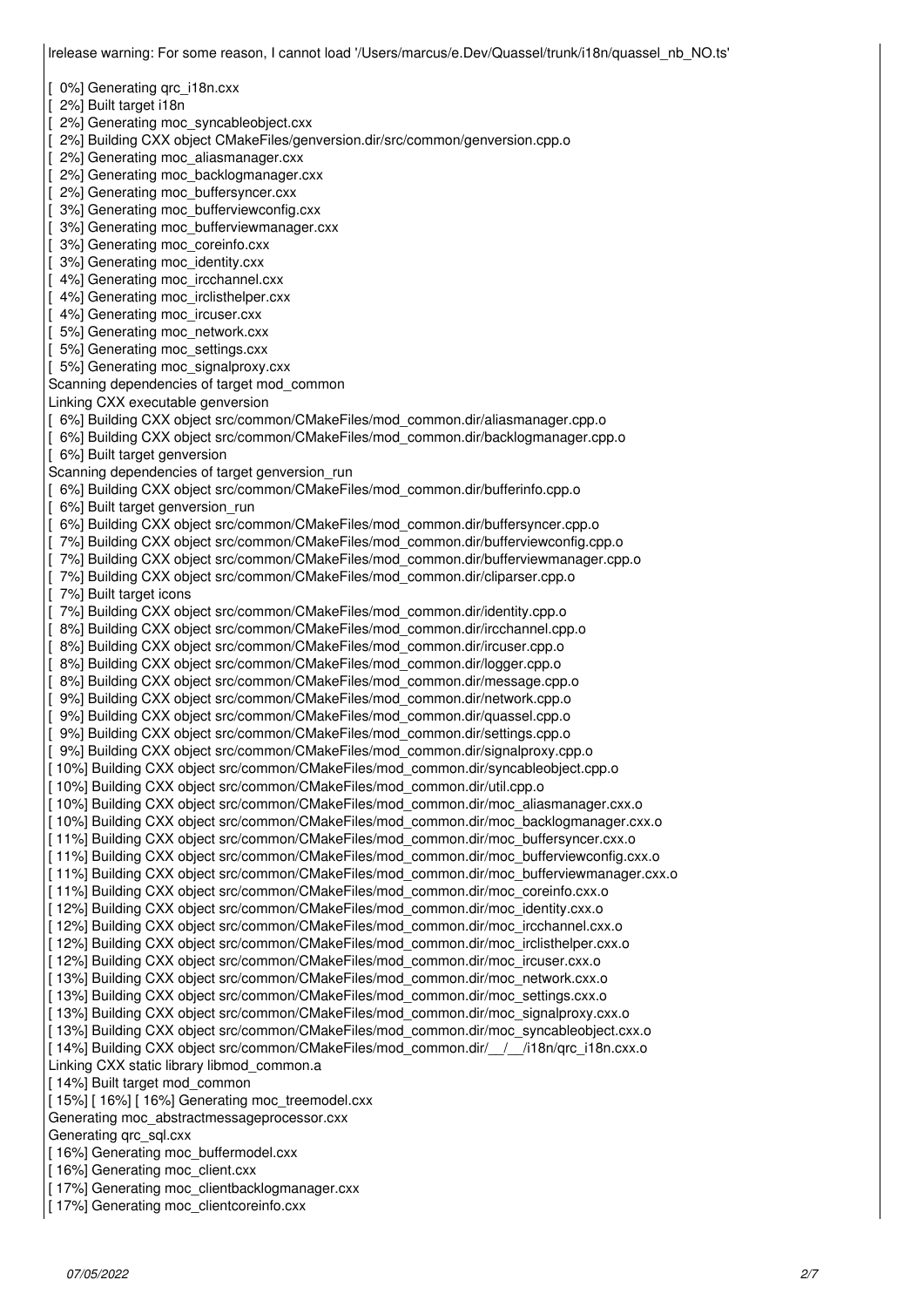[17%] Generating moc\_clientirclisthelper.cxx [17%] Generating moc\_clientsyncer.cxx [18%] Generating moc\_irclistmodel.cxx [18%] Generating moc\_messagefilter.cxx [18%] Generating moc\_messagemodel.cxx [19%] [19%] Generating moc\_networkmodel.cxx Generating moc\_mappedselectionmodel.cxx [19%] Generating moc\_quasselui.cxx [19%] Generating moc\_selectionmodelsynchronizer.cxx [19%] Generating moc\_abstractsqlstorage.cxx Scanning dependencies of target mod\_client [20%] Generating moc\_basichandler.cxx [20%] Generating moc\_core.cxx [20%] Generating moc\_corealiasmanager.cxx [20%] Generating moc\_coreapplication.cxx [21%] Generating moc\_corebacklogmanager.cxx [21%] Generating moc\_corebufferviewconfig.cxx [21%] Generating moc\_corebufferviewmanager.cxx [22%] Generating moc\_corecoreinfo.cxx [22%] Generating moc\_coreirclisthelper.cxx [22%] Generating moc\_corenetwork.cxx [22%] Generating moc\_coresession.cxx [23%] Generating moc\_ctcphandler.cxx [23%] Generating moc\_ircserverhandler.cxx [23%] Generating moc\_networkconnection.cxx [23%] Generating moc\_sqlitestorage.cxx [24%] Generating moc\_storage.cxx [24%] Generating moc\_sessionthread.cxx [24%] Generating moc\_userinputhandler.cxx [24%] Generating moc\_sslserver.cxx Scanning dependencies of target mod\_core [ 24%] [ 24%] Building CXX object src/client/CMakeFiles/mod\_client.dir/abstractmessageprocessor.cpp.o Building CXX object src/client/CMakeFiles/mod\_client.dir/backlogrequester.cpp.o [ 25%] Building CXX object src/core/CMakeFiles/mod\_core.dir/abstractsqlstorage.cpp.o [ 25%] Building CXX object src/client/CMakeFiles/mod\_client.dir/buffermodel.cpp.o [ 26%] Building CXX object src/client/CMakeFiles/mod\_client.dir/buffersettings.cpp.o [ 26%] Building CXX object src/core/CMakeFiles/mod\_core.dir/basichandler.cpp.o [ 26%] Building CXX object src/client/CMakeFiles/mod\_client.dir/client.cpp.o [ 26%] Building CXX object src/client/CMakeFiles/mod\_client.dir/clientbacklogmanager.cpp.o [ 26%] Building CXX object src/core/CMakeFiles/mod\_core.dir/core.cpp.o [ 26%] Building CXX object src/client/CMakeFiles/mod client.dir/clientirclisthelper.cpp.o [ 27%] Building CXX object src/client/CMakeFiles/mod client.dir/clientsettings.cpp.o [ 27%] Building CXX object src/client/CMakeFiles/mod client.dir/clientsyncer.cpp.o [ 27%] Building CXX object src/core/CMakeFiles/mod\_core.dir/corealiasmanager.cpp.o [ 27%] Building CXX object src/client/CMakeFiles/mod\_client.dir/irclistmodel.cpp.o [ 27%] Building CXX object src/client/CMakeFiles/mod client.dir/messagefilter.cpp.o [ 28%] Building CXX object src/client/CMakeFiles/mod\_client.dir/messagemodel.cpp.o [ 29%] Building CXX object src/core/CMakeFiles/mod\_core.dir/coreapplication.cpp.o [ 29%] Building CXX object src/client/CMakeFiles/mod\_client.dir/mappedselectionmodel.cpp.o [ 29%] Building CXX object src/client/CMakeFiles/mod\_client.dir/networkmodel.cpp.o [ 29%] Building CXX object src/core/CMakeFiles/mod\_core.dir/corebacklogmanager.cpp.o [29%] Building CXX object src/client/CMakeFiles/mod\_client.dir/quasselui.cpp.o [29%] Building CXX object src/core/CMakeFiles/mod\_core.dir/corebufferviewconfig.cpp.o [ 30%] Building CXX object src/client/CMakeFiles/mod\_client.dir/selectionmodelsynchronizer.cpp.o [30%] Building CXX object src/core/CMakeFiles/mod\_core.dir/corebufferviewmanager.cpp.o [30%] [30%] Building CXX object src/client/CMakeFiles/mod\_client.dir/moc\_abstractmessageprocessor.cxx.o Building CXX object src/client/CMakeFiles/mod\_client.dir/treemodel.cpp.o [ 31%] Building CXX object src/core/CMakeFiles/mod\_core.dir/corecoreinfo.cpp.o [31%] Building CXX object src/client/CMakeFiles/mod\_client.dir/moc\_buffermodel.cxx.o [32%] Building CXX object src/client/CMakeFiles/mod\_client.dir/moc\_client.cxx.o [32%] Building CXX object src/client/CMakeFiles/mod\_client.dir/moc\_clientbacklogmanager.cxx.o [32%] Building CXX object src/core/CMakeFiles/mod\_core.dir/coreirclisthelper.cpp.o [32%] Building CXX object src/client/CMakeFiles/mod\_client.dir/moc\_clientcoreinfo.cxx.o [ 32%] Building CXX object src/client/CMakeFiles/mod\_client.dir/moc\_clientirclisthelper.cxx.o [33%] Building CXX object src/client/CMakeFiles/mod\_client.dir/moc\_clientsyncer.cxx.o [ 33%] Building CXX object src/core/CMakeFiles/mod\_core.dir/corenetwork.cpp.o [ 33%] Building CXX object src/core/CMakeFiles/mod\_core.dir/coresession.cpp.o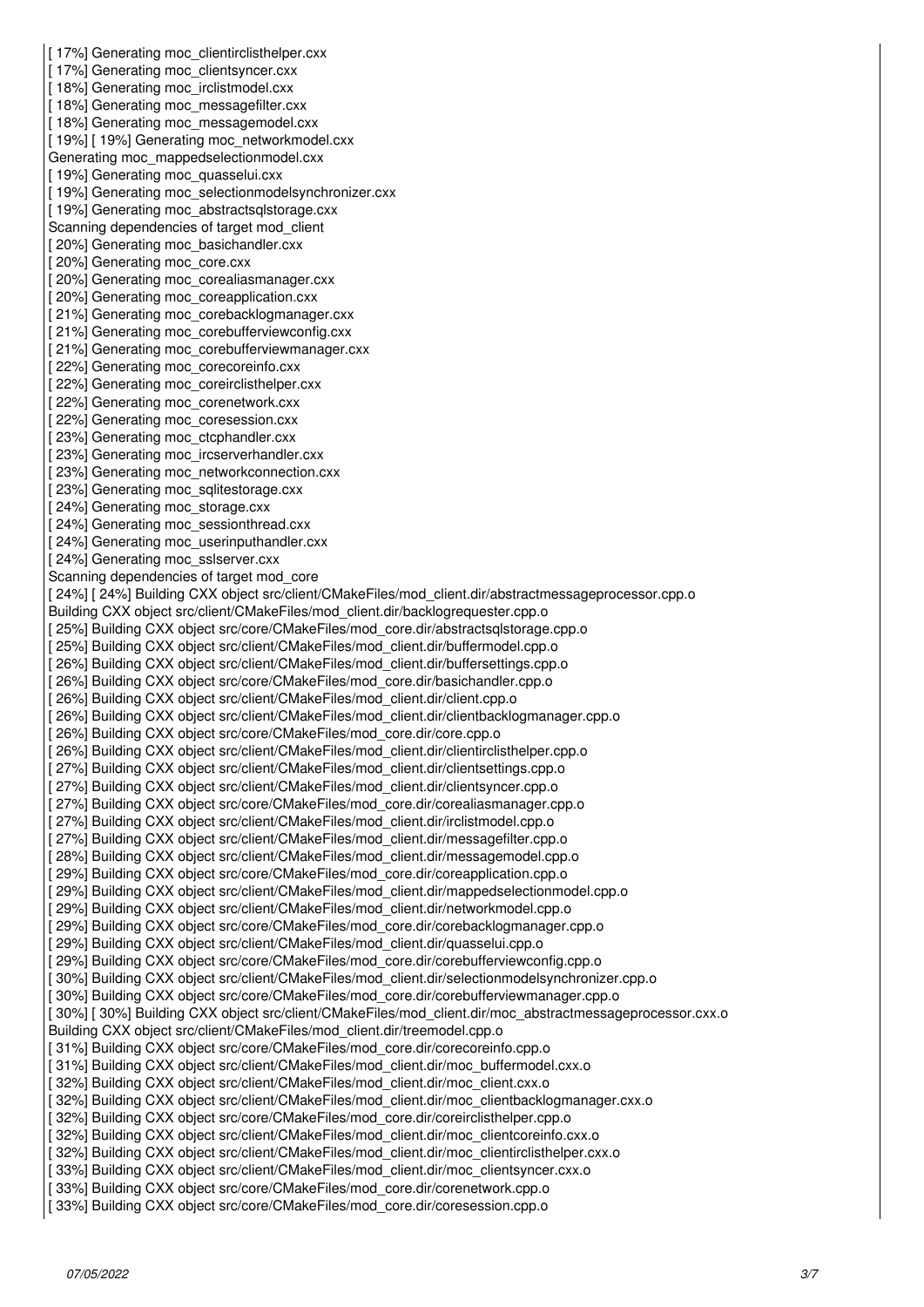[ 33%] Building CXX object src/client/CMakeFiles/mod\_client.dir/moc\_irclistmodel.cxx.o [ 33%] Building CXX object src/client/CMakeFiles/mod\_client.dir/moc\_messagefilter.cxx.o [34%] Building CXX object src/core/CMakeFiles/mod\_core.dir/coresettings.cpp.o [ 34%] Building CXX object src/core/CMakeFiles/mod\_core.dir/coreusersettings.cpp.o [ 34%] Building CXX object src/client/CMakeFiles/mod\_client.dir/moc\_messagemodel.cxx.o [34%] Building CXX object src/core/CMakeFiles/mod\_core.dir/ctcphandler.cpp.o [34%] Building CXX object src/core/CMakeFiles/mod\_core.dir/ircserverhandler.cpp.o [ 35%] Building CXX object src/client/CMakeFiles/mod\_client.dir/moc\_networkmodel.cxx.o /Users/marcus/e.Dev/Quassel/trunk/src/core/ircserverhandler.cpp:801:4: warning: #warning "Implement handle329 (Channel creation time)" /Users/marcus/e.Dev/Quassel/trunk/src/core/ircserverhandler.cpp:801:4: warning: #warning "Implement handle329 (Channel creation time)" [ 36%] Building CXX object src/core/CMakeFiles/mod\_core.dir/networkconnection.cpp.o [ 36%] Building CXX object src/client/CMakeFiles/mod\_client.dir/moc\_mappedselectionmodel.cxx.o [ 36%] Building CXX object src/core/CMakeFiles/mod\_core.dir/sessionthread.cpp.o [ 36%] Building CXX object src/client/CMakeFiles/mod\_client.dir/moc\_quasselui.cxx.o [ 36%] Building CXX object src/core/CMakeFiles/mod\_core.dir/sqlitestorage.cpp.o [36%] Building CXX object src/core/CMakeFiles/mod\_core.dir/storage.cpp.o [ 36%] Building CXX object src/client/CMakeFiles/mod\_client.dir/moc\_selectionmodelsynchronizer.cxx.o [37%] Building CXX object src/client/CMakeFiles/mod\_client.dir/moc\_treemodel.cxx.o [38%] Building CXX object src/core/CMakeFiles/mod\_core.dir/userinputhandler.cpp.o Linking CXX static library libmod\_client.a [38%] Building CXX object src/core/CMakeFiles/mod\_core.dir/sslserver.cpp.o [ 38%] Built target mod\_client [38%] Generating moc\_tabcompleter.cxx [39%] Generating moc\_abstractbuffercontainer.cxx [ 39%] Generating moc\_abstractitemview.cxx [39%] Generating moc\_abstractnotificationbackend.cxx [39%] Generating moc\_action.cxx [40%] Generating moc\_actioncollection.cxx [40%] Generating moc\_bufferview.cxx [ 40%] Generating moc\_bufferviewfilter.cxx [ 40%] Generating moc\_clearablelineedit.cxx [41%] Generating moc\_clickablelabel.cxx [41%] Generating moc\_colorbutton.cxx [41%] Generating moc\_iconloader.cxx [41%] Generating moc\_inputline.cxx [42%] Generating moc\_nickview.cxx [42%] Generating moc\_nickviewfilter.cxx [42%] Generating moc\_settingspage.cxx Scanning dependencies of target mod\_uisupport [ 42%] Building CXX object src/core/CMakeFiles/mod\_core.dir/moc\_abstractsqlstorage.cxx.o [42%] Building CXX object src/core/CMakeFiles/mod\_core.dir/moc\_basichandler.cxx.o [43%] Building CXX object src/core/CMakeFiles/mod\_core.dir/moc\_core.cxx.o [43%] Building CXX object src/uisupport/CMakeFiles/mod\_uisupport.dir/abstractbuffercontainer.cpp.o [ 43%] Building CXX object src/core/CMakeFiles/mod\_core.dir/moc\_corealiasmanager.cxx.o [ 43%] [ 43%] Building CXX object src/core/CMakeFiles/mod\_core.dir/moc\_corebacklogmanager.cxx.o Building CXX object src/core/CMakeFiles/mod\_core.dir/moc\_coreapplication.cxx.o [ 43%] Building CXX object src/uisupport/CMakeFiles/mod\_uisupport.dir/abstractitemview.cpp.o [44%] Building CXX object src/core/CMakeFiles/mod\_core.dir/moc\_corebufferviewconfig.cxx.o [44%] Building CXX object src/uisupport/CMakeFiles/mod\_uisupport.dir/abstractnotificationbackend.cpp.o [44%] Building CXX object src/core/CMakeFiles/mod\_core.dir/moc\_corebufferviewmanager.cxx.o [45%] Building CXX object src/uisupport/CMakeFiles/mod\_uisupport.dir/action.cpp.o [ 45%] Building CXX object src/uisupport/CMakeFiles/mod\_uisupport.dir/actioncollection.cpp.o [ 45%] Building CXX object src/core/CMakeFiles/mod\_core.dir/moc\_corecoreinfo.cxx.o [ 45%] Building CXX object src/uisupport/CMakeFiles/mod\_uisupport.dir/bufferview.cpp.o [ 45%] Building CXX object src/core/CMakeFiles/mod\_core.dir/moc\_coreirclisthelper.cxx.o [ 45%] Building CXX object src/uisupport/CMakeFiles/mod\_uisupport.dir/bufferviewfilter.cpp.o [ 46%] Building CXX object src/core/CMakeFiles/mod\_core.dir/moc\_corenetwork.cxx.o [ 46%] Building CXX object src/core/CMakeFiles/mod\_core.dir/moc\_coresession.cxx.o [47%] Building CXX object src/uisupport/CMakeFiles/mod\_uisupport.dir/clearablelineedit.cpp.o [ 47%] Building CXX object src/uisupport/CMakeFiles/mod\_uisupport.dir/clickablelabel.cpp.o [ 47%] Building CXX object src/uisupport/CMakeFiles/mod\_uisupport.dir/colorbutton.cpp.o [ 47%] Building CXX object src/core/CMakeFiles/mod\_core.dir/moc\_ctcphandler.cxx.o [ 47%] Building CXX object src/uisupport/CMakeFiles/mod\_uisupport.dir/icon.cpp.o [ 48%] Building CXX object src/uisupport/CMakeFiles/mod\_uisupport.dir/iconloader.cpp.o [ 48%] Building CXX object src/uisupport/CMakeFiles/mod\_uisupport.dir/inputline.cpp.o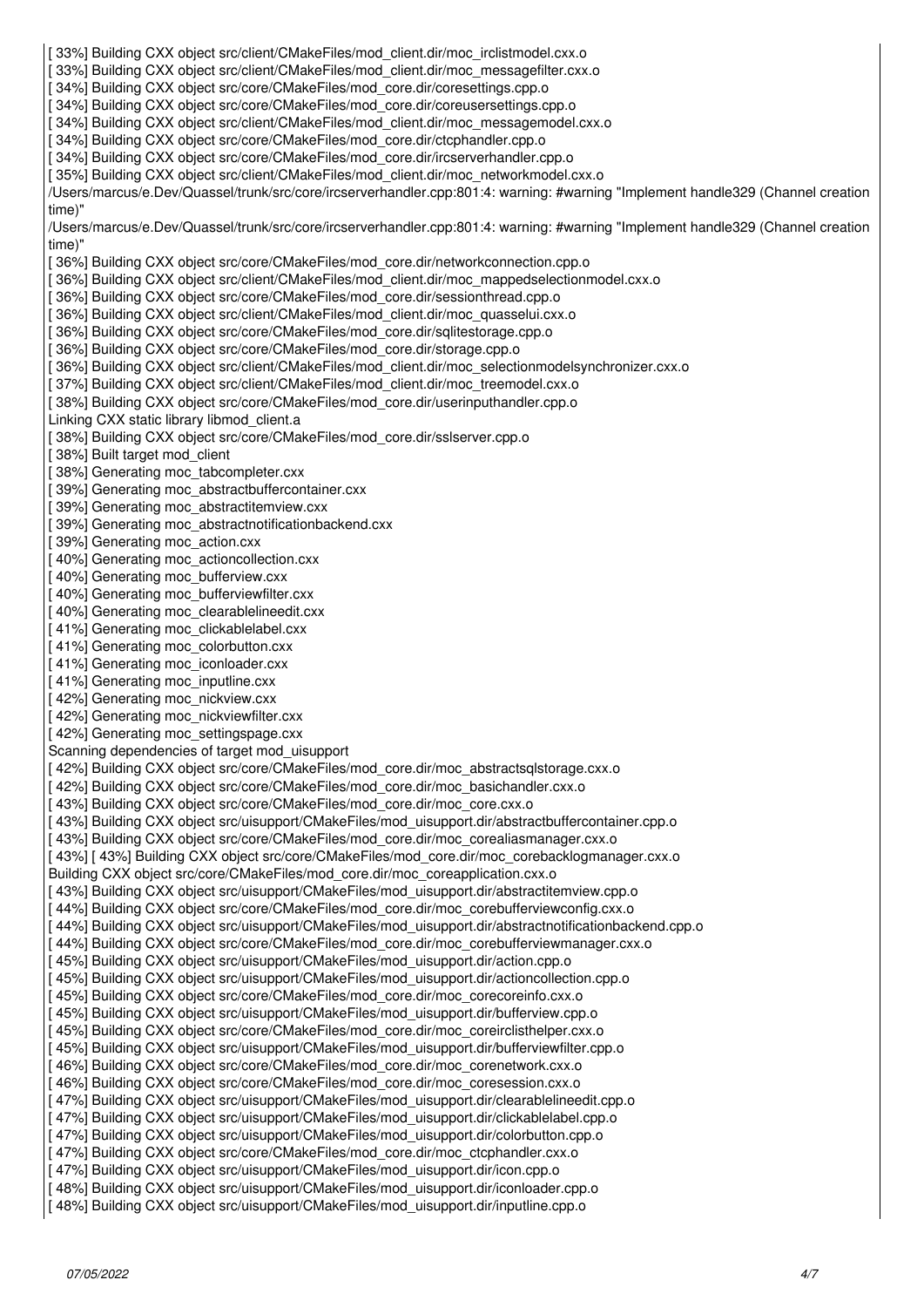[ 48%] Building CXX object src/core/CMakeFiles/mod\_core.dir/moc\_ircserverhandler.cxx.o [48%] Building CXX object src/uisupport/CMakeFiles/mod\_uisupport.dir/nickview.cpp.o [49%] Building CXX object src/core/CMakeFiles/mod\_core.dir/moc\_networkconnection.cxx.o [ 49%] Building CXX object src/uisupport/CMakeFiles/mod\_uisupport.dir/nickviewfilter.cpp.o [ 50%] Building CXX object src/uisupport/CMakeFiles/mod\_uisupport.dir/settingspage.cpp.o [50%] Building CXX object src/core/CMakeFiles/mod\_core.dir/moc\_sqlitestorage.cxx.o [ 50%] Building CXX object src/uisupport/CMakeFiles/mod\_uisupport.dir/tabcompleter.cpp.o [ 50%] Building CXX object src/uisupport/CMakeFiles/mod\_uisupport.dir/uisettings.cpp.o [ 50%] Building CXX object src/core/CMakeFiles/mod\_core.dir/moc\_storage.cxx.o [ 50%] Building CXX object src/uisupport/CMakeFiles/mod\_uisupport.dir/uistyle.cpp.o [ 51%] Building CXX object src/uisupport/CMakeFiles/mod\_uisupport.dir/moc\_abstractbuffercontainer.cxx.o [51%] Building CXX object src/core/CMakeFiles/mod\_core.dir/moc\_sessionthread.cxx.o [ 52%] Building CXX object src/core/CMakeFiles/mod\_core.dir/moc\_userinputhandler.cxx.o [52%] Building CXX object src/core/CMakeFiles/mod\_core.dir/moc\_sslserver.cxx.o [ 52%] Building CXX object src/uisupport/CMakeFiles/mod\_uisupport.dir/moc\_abstractitemview.cxx.o [52%] Building CXX object src/core/CMakeFiles/mod\_core.dir/qrc\_sql.cxx.o [52%] Building CXX object src/uisupport/CMakeFiles/mod\_uisupport.dir/moc\_abstractnotificationbackend.cxx.o [ 52%] Building CXX object src/uisupport/CMakeFiles/mod\_uisupport.dir/moc\_action.cxx.o Linking CXX static library libmod\_core.a [52%] Built target mod\_core Scanning dependencies of target quasselcore [ 52%] Building CXX object src/CMakeFiles/quasselcore.dir/common/main.cpp.o [ 53%] Building CXX object src/uisupport/CMakeFiles/mod\_uisupport.dir/moc\_actioncollection.cxx.o [ 53%] Building CXX object src/uisupport/CMakeFiles/mod\_uisupport.dir/moc\_bufferview.cxx.o Linking CXX executable ../quasselcore [ 53%] Building CXX object src/uisupport/CMakeFiles/mod\_uisupport.dir/moc\_bufferviewfilter.cxx.o [53%] Building CXX object src/uisupport/CMakeFiles/mod\_uisupport.dir/moc\_clearablelineedit.cxx.o [ 54%] Building CXX object src/uisupport/CMakeFiles/mod\_uisupport.dir/moc\_clickablelabel.cxx.o [ 54%] Building CXX object src/uisupport/CMakeFiles/mod\_uisupport.dir/moc\_colorbutton.cxx.o [ 54%] Building CXX object src/uisupport/CMakeFiles/mod\_uisupport.dir/moc\_iconloader.cxx.o [ 54%] Building CXX object src/uisupport/CMakeFiles/mod\_uisupport.dir/moc\_inputline.cxx.o [ 55%] Building CXX object src/uisupport/CMakeFiles/mod\_uisupport.dir/moc\_nickview.cxx.o [ 55%] Building CXX object src/uisupport/CMakeFiles/mod\_uisupport.dir/moc\_nickviewfilter.cxx.o [ 55%] Building CXX object src/uisupport/CMakeFiles/mod\_uisupport.dir/moc\_settingspage.cxx.o [ 55%] Building CXX object src/uisupport/CMakeFiles/mod\_uisupport.dir/moc\_tabcompleter.cxx.o Linking CXX static library libmod\_uisupport.a /usr/bin/ranlib: for architecture: i386 file: libmod\_uisupport.a(abstractnotificationbackend.cpp.o) has no symbols /usr/bin/ranlib: for architecture: ppc file: libmod\_uisupport.a(abstractnotificationbackend.cpp.o) has no symbols [55%] Built target mod\_uisupport [ 56%] [ 56%] Generating moc\_aboutdlg.cxx Generating ui\_servereditdlg.h [56%] Generating moc\_bufferwidget.cxx [ 57%] Generating moc\_channellistdlg.cxx [ 57%] Generating moc\_chatlinemodel.cxx [ 57%] Generating moc\_chatmonitorfilter.cxx [ 57%] [ 58%] Generating moc\_chatscene.cxx Generating moc\_chatmonitorview.cxx [58%] Generating moc\_chatview.cxx [58%] Generating moc\_chatviewsearchbar.cxx [58%] Generating moc\_chatviewsearchcontroller.cxx [59%] Generating moc\_columnhandleitem.cxx [59%] Generating moc\_coreconfigwizard.cxx [59%] Generating moc\_coreconnectdlg.cxx [59%] Generating moc\_coreinfodlg.cxx [ 60%] Generating moc\_debugconsole.cxx [ 60%] [ 60%] Generating moc\_inputwidget.cxx Generating moc\_jumpkeyhandler.cxx [ 60%] [ 61%] Generating moc\_mainwin.cxx Generating moc\_msgprocessorstatuswidget.cxx [ 61%] [ 61%] Generating moc\_nicklistwidget.cxx Generating moc\_qtui.cxx [62%] Generating moc\_qtuiapplication.cxx [62%] Generating moc\_qtuimessageprocessor.cxx [ 62%] Generating moc\_settingsdlg.cxx [ 62%] Generating moc\_settingspagedlg.cxx [ 63%] [ 63%] Generating moc\_systraynotificationbackend.cxx Generating moc\_taskbarnotificationbackend.cxx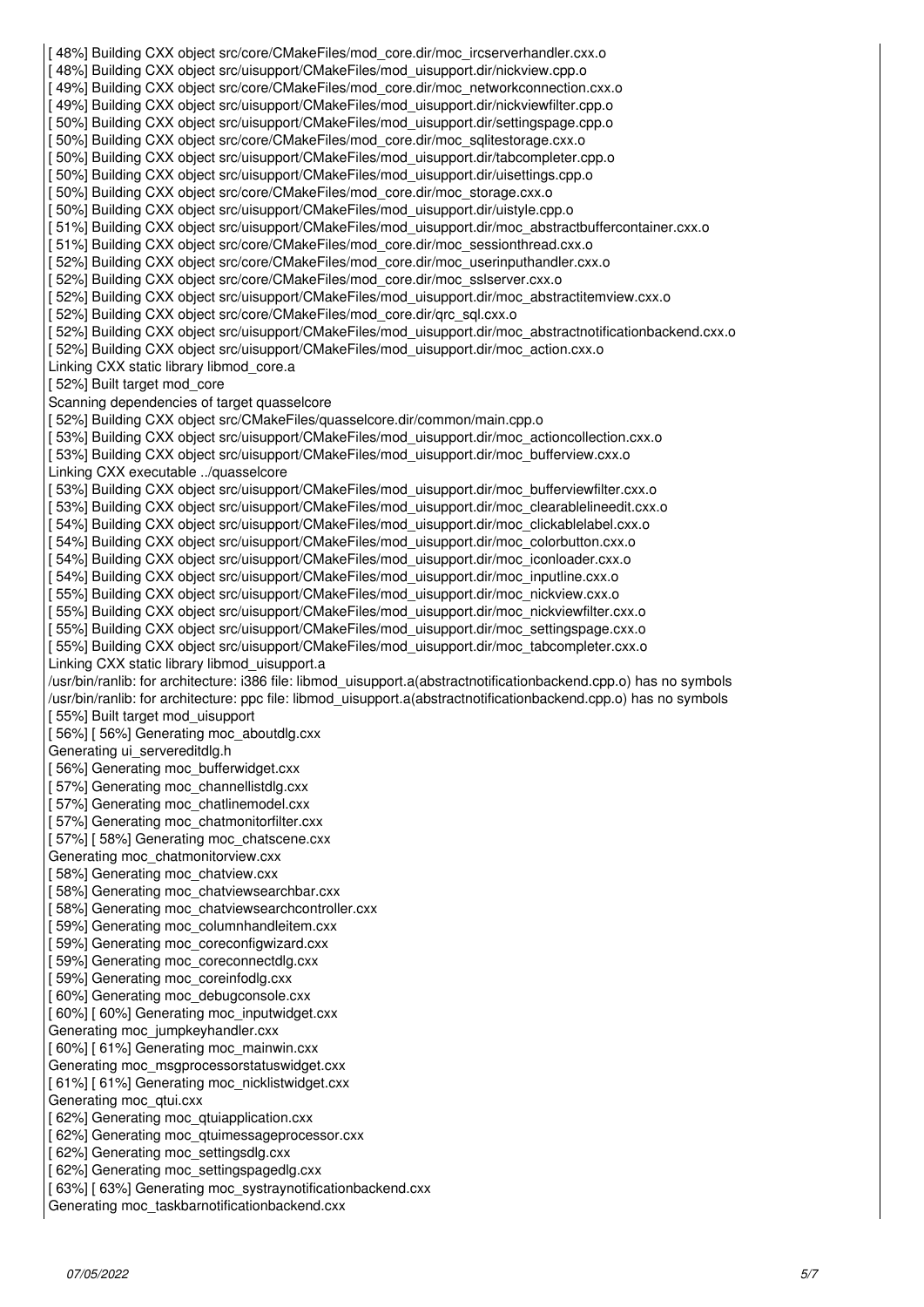[63%] [63%] Generating moc\_titlesetter.cxx Generating moc\_topiclabel.cxx [ 64%] Generating moc\_topicwidget.cxx [64%] Generating moc\_verticaldock.cxx [64%] [64%] Generating moc\_aliasessettingspage.cxx Generating moc\_appearancesettingspage.cxx [65%] [65%] Generating moc\_bufferviewsettingspage.cxx Generating moc\_colorsettingspage.cxx [65%] [65%] Generating moc\_fontssettingspage.cxx Generating moc\_generalsettingspage.cxx [66%] [66%] Generating moc\_highlightsettingspage.cxx Generating moc\_identitiessettingspage.cxx [66%] Generating moc\_networkssettingspage.cxx [ 66%] Generating moc\_aliasesmodel.cxx [67%] Generating moc\_notificationssettingspage.cxx [ 67%] Generating ui\_aboutdlg.h [ 67%] Generating ui\_bufferviewwidget.h [ 67%] Generating ui\_bufferwidget.h [ 68%] Generating ui\_channellistdlg.h [ 68%] Generating ui\_chatviewsearchbar.h [ 68%] Generating ui\_coreaccounteditdlg.h [68%] Generating ui\_coreconfigwizardintropage.h [69%] Generating ui\_coreconfigwizardadminuserpage.h [69%] Generating ui\_coreconfigwizardstorageselectionpage.h [ 69%] Generating ui\_coreconfigwizardsyncpage.h [ 69%] Generating ui\_coreconnectdlg.h [70%] Generating ui\_coreinfodlg.h [ 70%] [ 70%] Generating ui\_debugconsole.h Generating ui\_inputwidget.h [ 70%] Generating ui\_mainwin.h [ 71%] Generating ui\_msgprocessorstatuswidget.h [ 71%] [ 71%] Generating ui\_nicklistwidget.h Generating ui\_settingsdlg.h [ 71%] Generating ui\_settingspagedlg.h [ 72%] Generating ui\_topicwidget.h [ 72%] Generating ui\_aliasessettingspage.h [ 72%] Generating ui\_appearancesettingspage.h [ 72%] Generating ui\_bufferviewsettingspage.h [ 73%] Generating ui\_colorsettingspage.h [ 73%] Generating ui\_fontssettingspage.h [ 73%] Generating ui\_generalsettingspage.h [ 73%] Generating ui\_highlightsettingspage.h [ 74%] Generating ui identitiessettingspage.h [ 74%] Generating ui\_networkssettingspage.h [ 74%] [ 74%] Generating ui\_buffervieweditdlg.h Generating ui\_createidentitydlg.h [ 75%] [ 75%] Generating ui\_saveidentitiesdlg.h Generating ui\_networkeditdlg.h [ 75%] Generating ui\_nickeditdlg.h Scanning dependencies of target mod\_qtui [ 76%] [ 76%] Building CXX object src/qtui/CMakeFiles/mod\_qtui.dir/aboutdlg.cpp.o Building CXX object src/qtui/CMakeFiles/mod\_qtui.dir/bufferwidget.cpp.o [ 76%] Building CXX object src/qtui/CMakeFiles/mod\_qtui.dir/channellistdlg.cpp.o [ 77%] Building CXX object src/qtui/CMakeFiles/mod\_qtui.dir/chatitem.cpp.o [ 77%] Building CXX object src/qtui/CMakeFiles/mod\_qtui.dir/chatline.cpp.o [ 77%] Built target quasselcore [ 77%] Building CXX object src/qtui/CMakeFiles/mod\_qtui.dir/chatlinemodel.cpp.o [ 77%] Building CXX object src/qtui/CMakeFiles/mod\_qtui.dir/chatlinemodelitem.cpp.o [ 78%] Building CXX object src/qtui/CMakeFiles/mod\_qtui.dir/chatmonitorfilter.cpp.o [ 78%] Building CXX object src/qtui/CMakeFiles/mod\_qtui.dir/chatmonitorview.cpp.o [ 78%] Building CXX object src/qtui/CMakeFiles/mod\_qtui.dir/chatscene.cpp.o [ 78%] Building CXX object src/qtui/CMakeFiles/mod\_qtui.dir/chatview.cpp.o [ 79%] Building CXX object src/qtui/CMakeFiles/mod qtui.dir/chatviewsearchbar.cpp.o [ 79%] Building CXX object src/qtui/CMakeFiles/mod\_qtui.dir/chatviewsearchcontroller.cpp.o [ 79%] Building CXX object src/qtui/CMakeFiles/mod\_qtui.dir/chatviewsettings.cpp.o [ 79%] Building CXX object src/qtui/CMakeFiles/mod\_qtui.dir/columnhandleitem.cpp.o [ 80%] Building CXX object src/qtui/CMakeFiles/mod\_qtui.dir/coreconfigwizard.cpp.o